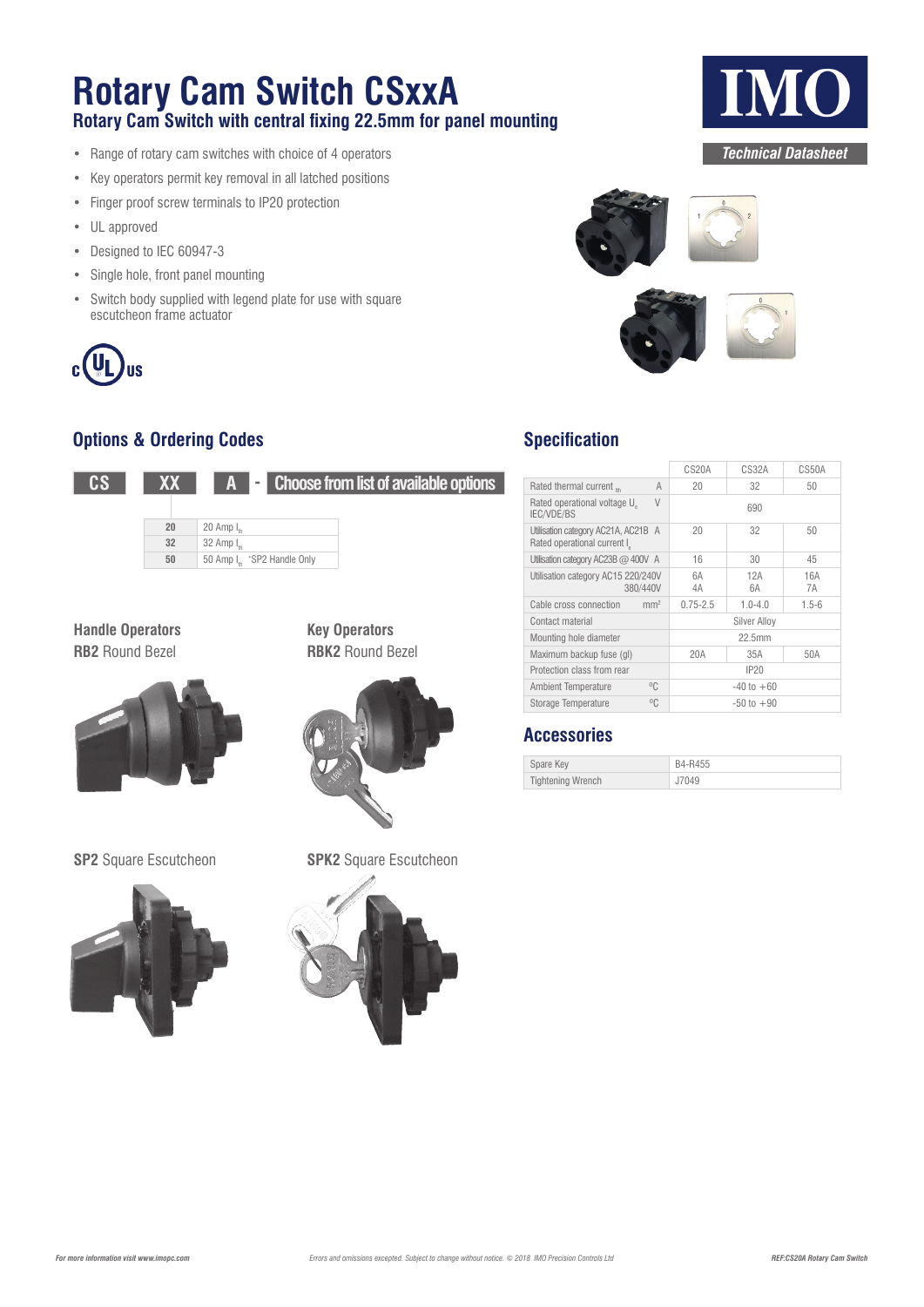## **Rotary Cam Switch CSxxA**

**Rotary Cam Switch with central fixing 22.5mm for panel mounting**

1 Pole 1 CSXXA-A1 2 Pole 1 CSXXA-A2 3 Pole 2 CSXXA-A3 4 Pole 2 CSXXA-A4 6 Pole 3 CSXXA-A6 8 Pole 3 CSXXA-A8

2 Pole 2 CSXXA-U2 3 Pole 3 CSXXA-U3 4 Pole 4 CSXXA-U4 6 Pole 6 CSXXA-U6 8 Pole 8 CSXXA-U8

2 Pole 2 CSXXA-W2 3 Pole 3 CSXXA-W3 4 Pole 4 CSXXA-W4 6 Pole 6 CSXXA-W6 8 Pole 8 CSXXA-W8

CSXXA-U1

CSXXA-W1

### **Options & Ordering Codes continued**

### **Off-On Switch Description Cells Part Number**



**Changeover Summer Switches, with off Description Cells Part Number**<br>**1** Pole **1 CSXXA-U1** 



**Changeover switches, without off Description Cells Part Number**<br>**1** Pole **1 CSXXA-W1** 



**3 position step s s** position step<br> **switches, without off Description Cells Part Number**<br> **Pole 2 CSXXA-ST31** 



| 1 Pole | 2 | CSXXA-ST31 |
|--------|---|------------|
| 2 Pole | 3 | CSXXA-ST32 |
| 3 Pole | 5 | CSXXA-ST33 |
|        |   |            |
|        |   |            |
|        |   |            |

**4 position step** 



| 4 position step       | <b>Description</b> | Cells | <b>Part Number</b> |
|-----------------------|--------------------|-------|--------------------|
| switches, without off | 1 Pole             |       | CSXXA-ST41         |
|                       | 2 Pole             |       | CSXXA-ST42         |
|                       | 3 Pole             |       | CSXXA-ST43         |
|                       |                    |       |                    |

**5 position step**   $\overline{\textbf{w}}$  **switches, without off** 



| <b>Description</b> | Cells | <b>Part Number</b> |
|--------------------|-------|--------------------|
| 1 Pole             | 3     | CSXXA-ST51         |
| 2 Pole             | 5     | CSXXA-ST52         |
| 3 Pole             | я     | CSXXA-ST53         |



### **Connection Diagram**

For 1-4 poles For 6-8 poles



### **Connection Diagram**

For 1-4 poles For 6-8 poles T1T4 T2T5 T3T6 N1N2  $\Box$ لہا لیا لیا  $L1$  $L2$ L3  $N$ 

**Connection Diagram**

4 2 8 6 12 10 16 14 20 18 24 22 28 26 32 30 ┞┚┸┥┙┞┙┶┙┶┙┶┙┷┙  $13$  $17$   $21$   $25$ 29

 $17$   $21$   $25$ 

 $29$ 

|  | $110$ 0 $210$ 0 $310$ 0 $410$ 0 $510$ 0 $610$ 0 |  |
|--|-------------------------------------------------|--|

### **Connection Diagram**

|  | $\begin{array}{cccccccccccccccccc} 12 & & 13 & & & 22 & & 23 & & & 32 & & 33 & & & 42 & & 43 \\ \bullet & \circ & & \circ & & \circ & & \circ & & \circ & & \circ & & \circ & & \circ & & \circ \end{array}$ |  |  |  |
|--|--------------------------------------------------------------------------------------------------------------------------------------------------------------------------------------------------------------|--|--|--|
|  | $110 - 0$ 014 210 0 024 310 0 034 410 0 044                                                                                                                                                                  |  |  |  |

### **Connection Diagram**





### $\overline{5}$  $\overline{7}$  $\mathsf{g}$  $11$  $13$ 15

4 2 8 6 12 10 16 14 20 18 24 22 28 26 32 30 

 $13<sup>1</sup>$ 

 $\alpha$ 

 $10$  $12$  $14$ 



# *Technical Datasheet*